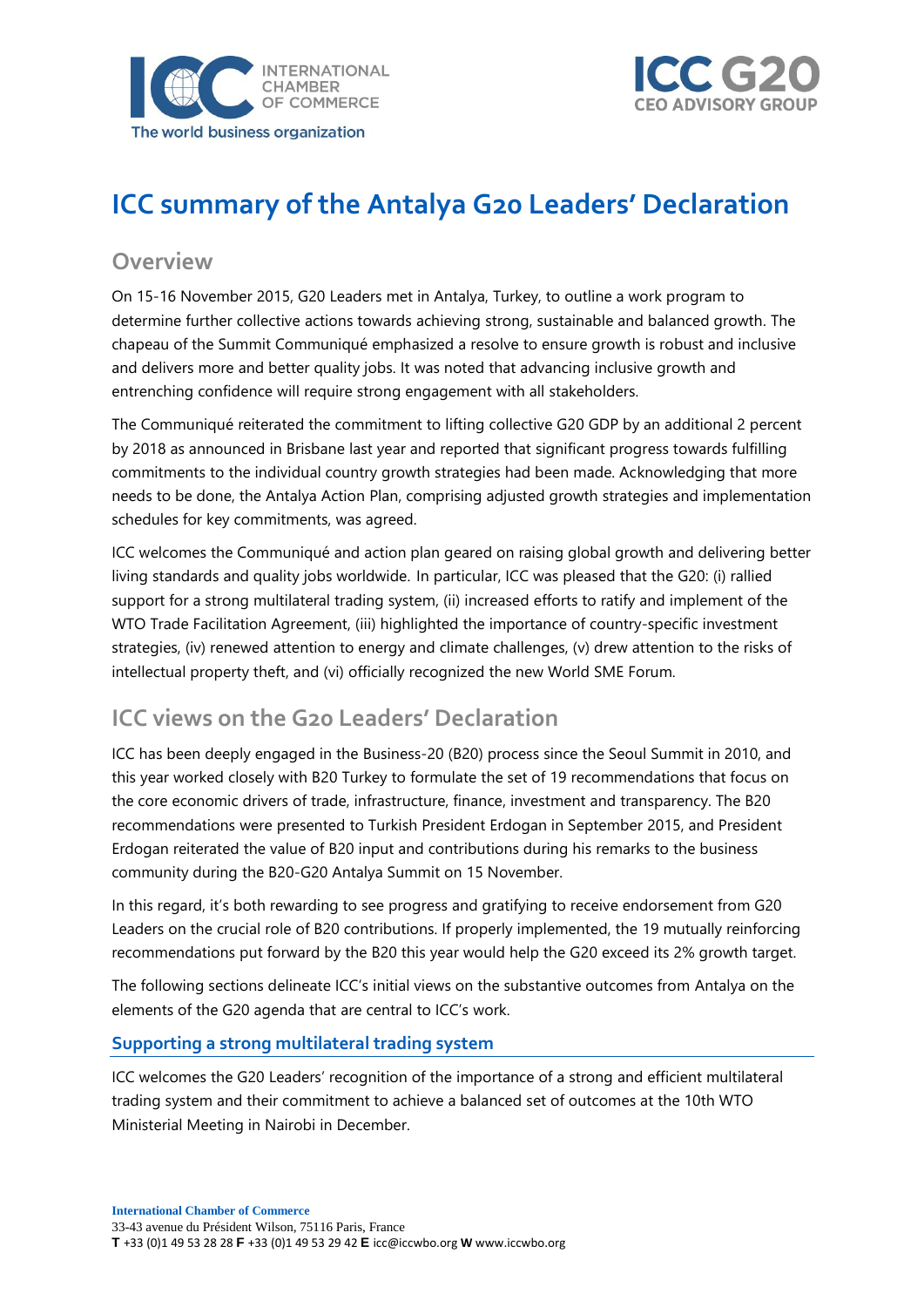The specific commitment to increase efforts to implement all the elements of the WTO Bali Package, including the prompt ratification and implementation of the Trade Facilitation Agreement, however, must be followed with commitments in national capitals, as only 52 countries have ratified the TFA to date. Speaking on the eve of the G20 Summit, WTO Director General Roberto Azevedo noted that while no G20 country has said that it would not ratify the agreement, we are still far from the reaching the 108 required in order for the agreement to enter into force — and among the remaining are several G20 countries.

ICC also welcomed the recognition by G20 leaders that bilateral, regional and plurilateral trade agreements should complement one another, be transparent and contribute to a stronger multilateral trading system under WTO rules. This commitment is especially important with several regional trade agreements currently being discussed, including the Transatlantic Trade and Investment Partnership (T-TIP), Trans-Pacific Partnership (TPP) and Regional Comprehensive Economic Partnership (RCEP).

ICC has routinely called on the G20 to eliminate trade protectionism measures and other barriers to open trade, and was therefore pleased that G20 Leaders reaffirmed their longstanding commitment to standstill and rollback on protectionist measures and pledged to remain vigilant by monitoring their progress. These commitments, however, come across as hollow in the face of recent reports that operational progress has been lacking. Moreover, Leaders have not adequately addressed problems of increasing non-tariff barriers as recommended by B20.

Trade flows—which have historically been an important driver of growth and job creation—recorded an unanticipated 6% drop through the first half of this year. New data suggests that protectionism is again on the rise, and according to the latest ICC Open Markets Index 2015, the G20 is failing to demonstrate global leadership on trade openness, with only one G20 nation ranking among the world's top 20 open trade markets. It is therefore vital that the good words of the Antalya Communiqué translate into real world action to keep markets open and to make trade easier for small businesses and entrepreneurs. An initial test of the Antalya declaration will be the extent to which G20 governments are able to deliver on their commitments to strengthen the multilateral trading system at the WTO's Ministerial in Nairobi in just one month's time.

#### **Commitments to investment and infrastructure**

ICC is encouraged by the development of country-specific investment strategies aimed at boosting investment through private sector participation. The Communique notes that according to analysis by the OECD, these strategies would contribute to lifting aggregate G20 investment GDP ratio by an estimated 1 percentage point by 2018.

However, ICC believes that the growth strategies also need to be coupled with robust measures to support cross border investments and improve underlying investment conditions that enable longterm financing. During the B20 – G20 session at the Summit, Marcus Wallenberg, Chairman of the ICC G20 Advisory Group and Chairman of Sweden's SEB, reiterated this vital business recommendation in his remarks to Canadian Prime Minister Trudeau, and urged the G20 to demonstrate global economic leadership by creating a sound, predictable set of rules governing investment.

We are disappointed that the G20 has again failed to address the issue of supporting international investment flows—including through the development of clearer international investment rules. The development of a high-standard multilateral framework would help overcome the deficiencies of the current patchwork of bilateral and regional investment rules. This must be an absolute priority for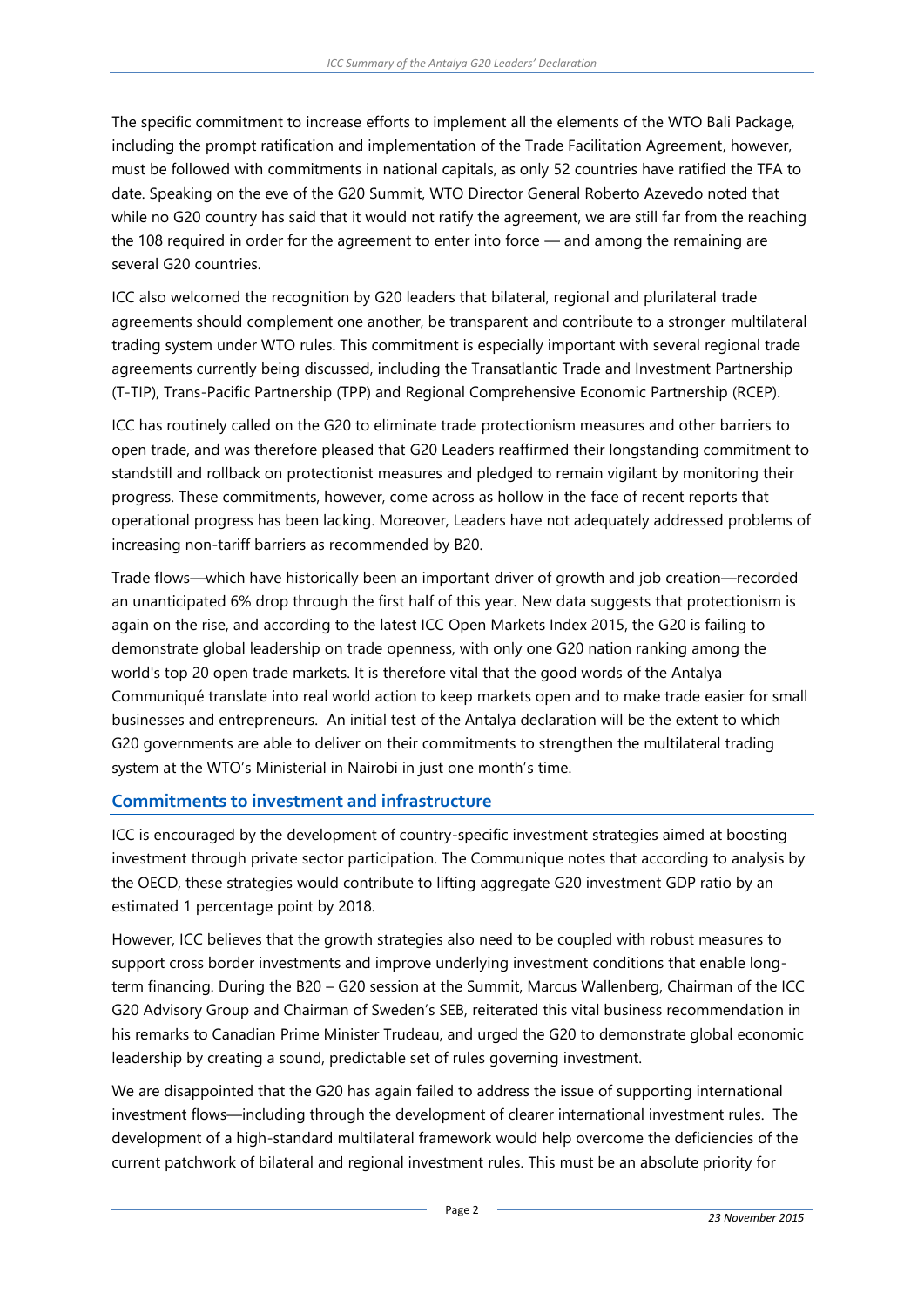world leaders given estimated US\$70 trillion shortfall in infrastructure investment needed by 2030 and the trillions of investment required to deliver on the UN Sustainable Development Goals.

ICC welcomes the development of toolkits for G20 countries to better prepare, prioritize and finance infrastructure projects. These commitments echo the B20 International Business Advisory Council's recommendation for G20 Leaders to focus on infrastructure strategies linked to G20 growth goals.

ICC's also agrees with the G20's continued endorsement of the Global Infrastructure Hub—carried forward from the 2014 Brisbane Summit—along with reference in the Antalya Action Plan calling on the Hub to fully implement a business plan for promoting knowledge-sharing, addressing data gaps, and strengthening engagement with the private sector. Business has invested in this endeavor, which could drive an additional US\$ 2 trillion in infrastructure capacity. However, any pledges to increase much needed infrastructure investments will ultimately depend on how G20 countries ability to carry forward their individual growth strategy commitments.

The G20 emphasized that 2015 is a crucial year for sustainable development and committed to ensuring that members' actions contribute to implementing the new global Sustainable Development Goals (launched in September 2015). The G20 also committed to develop an action plan in 2016 to further align its work with the 2030 Agenda for Sustainable Development.

ICC is pleased that the G20 acknowledged the importance of the 2030 agenda; this support will give much needed momentum to the implementation of the SDGs. Moreover, the commitment to implement the WTO Trade Facilitation Agreement, which would also support broader efforts to eliminate corruption and reduce rates of food wastage, would be seen a quick win to deliver on the promise of the post-2015 development agenda. During the B20 Summit, ICC Secretary General John Danilovich pointed out that many businesses are already playing a leading role in promoting sustainable development, but with the right support and incentives from government business can do much more. It's vital that the G20 shows leadership in engaging the private sector to deliver on the promise of the SDGs.

#### **Demonstrating leadership on anticorruption**

ICC has a long history of supporting business in the battle against corruption and has developed a strong suite of concrete anticorruption training tools to curb the negative impact of corruption on investment, global growth and financial stability. ICC was therefore pleased to see that the G20 committed to building a global culture of intolerance towards corruption through effectively implementing the 2015-2016 G20 Anti-Corruption Action Plan. Leaders also endorsed several new initiatives, including the G20 High-Level Principles on Integrity and Transparency in the Private Sector, the G20 Principles for Promoting Integrity in Public Procurement, the G20 Anti-Corruption Open Data Principles and welcomed the publication of G20 Implementation Plans on beneficial ownership transparency. ICC recognizes and values the ongoing cooperative role between the G20 and B20, and stands ready to complement the work of the G20 Anticorruption Working Group, including through the development of training products to help companies implement effective compliance programs.

#### **Supporting small- and medium-sized enterprises (SMEs)**

Support for SMEs have been one of the defining aspects of this year's Turkish Presidency and the Summit Communiqué made multiple references to supporting SME growth, from improving SMEs' access to Global Value Chains and country specific investment strategies, to a Joint Action Plan on SME Financing and the release of G20/OECD High-Level Principles on SME Financing.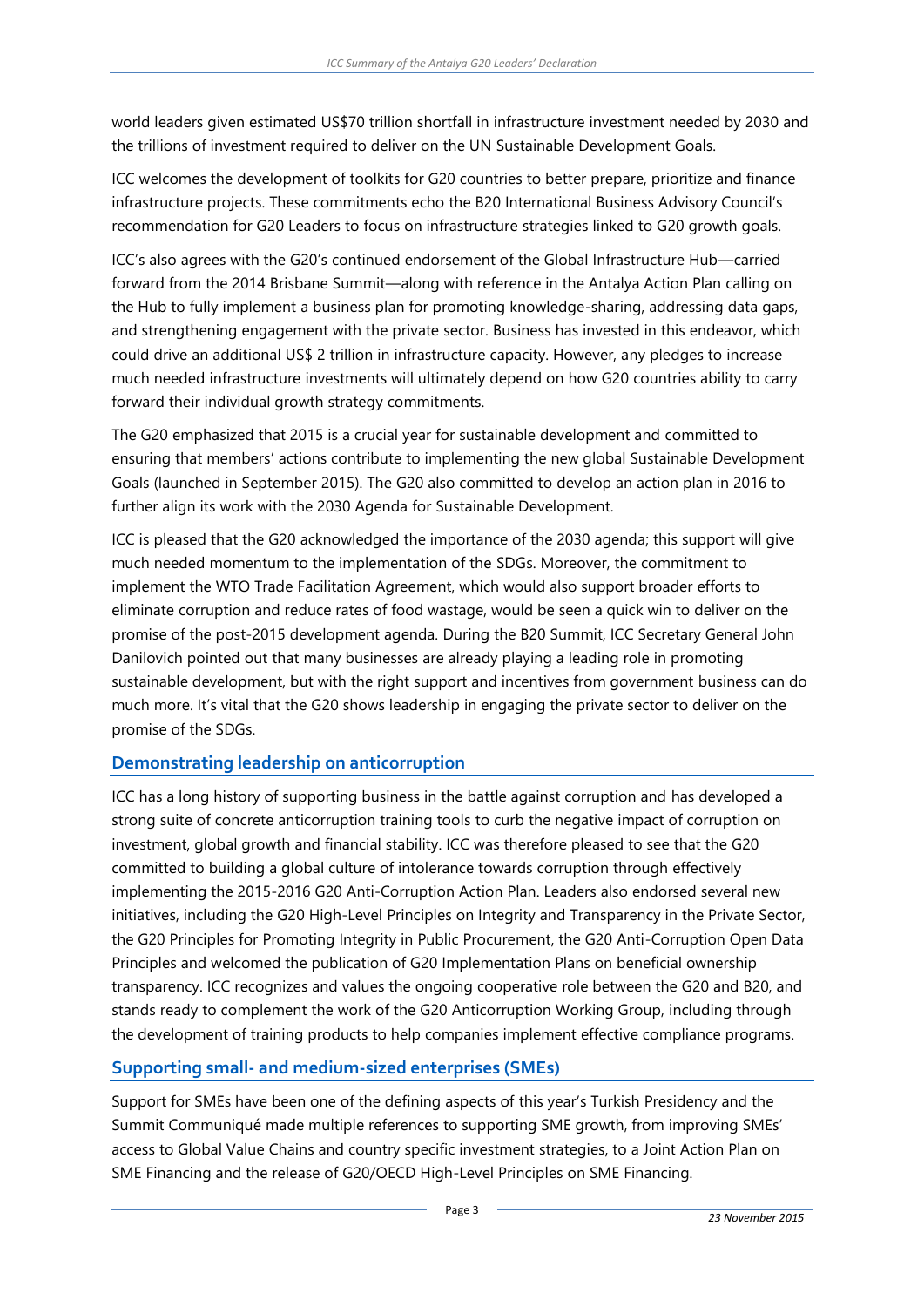The G20's focus on SMEs is an important acknowledgment of the value of these businesses to the global economy. SMEs employ more than two-thirds of the private-sector workforce, and provide over 80 per cent of net job growth. The G20's actions shows that the G20 continues to build a portfolio of support mechanisms and measures that have the real possibility of unlocking the full potential of SMEs worldwide.

One urgent issue of concern is the financing of small businesses. Recent research shows that the enormous potential of small businesses is being held back by limited access to reasonably priced finance. ICC is prepared to support implementation of the new G20 commitments to enhance SME access to both short- and long-term financing.

Towards increasing support for SMEs, ICC welcomed the G20's official recognition of the new World SME Forum, a groundbreaking ICC-led initiative to build capacity within the small business sector and to ensure that the views of small business are taken into account in the development of global policies. Further reference to WSF in the Antalya Action Plan signals the G20's view of the value of the WSF to provide advocacy, know-how, and e-knowledge for the SMEs globally. As a cofounder of the WSF, ICC will look closely at the various G20 action plans—and the B20 recommendations—and explore how the WSF can implement the suggestions. A key objective of the WSF will be to independently report back on progress on this important work ahead of the G20's Summit in Hangzhou, China, in September 2016.

#### **Addressing energy needs and climate change challenges**

ICC is pleased that the Communiqué included a new emphasis on improving energy efficiency, increasing investments in clean energy technologies and supporting related research and development activities. Specifically, G20 leaders endorsed the G20 Energy Access Action Plan; Voluntary Collaboration on Energy Access, which initially focuses on enhancing electricity access in Sub-Saharan Africa; and the G20 Toolkit of Voluntary Options on Renewable Energy Deployment which sets out options for further work by the G20.

The Communiqué also highlighted progress made this year by participating countries in taking forward their voluntary collaboration on energy efficiency and emissions performance of vehicles, particularly heavy duty vehicles, networked devices, buildings, industrial processes and electricity generation, as well as financing for energy efficiency.

ICC is pleased that the G20 has recognized several of the business priorities outlined in this year's B20 Energy Forum statement, which ICC G20 CEO Advisory Group members contributed to.

On Climate, the G20 Communiqué included unprecedented strong language on climate change noting that it is "one of the greatest challenges of our time". The G20 affirmed members' determination to adopt "a protocol, another legal instrument or an agreed outcome with legal force at the COP21 in Paris that is applicable to all Parties." To that end, Leaders instructed their negotiators to engage constructively and flexibly in the coming days to discuss key issues and committed to work together for a successful outcome in Paris.

The Antalya wording suggests a step up from last year's Brisbane Summit, where energy and climate change topics were notably subdued. The heightened focus on energy and climate change in the Leader's communiqué, coupled with the first G20 Energy Ministers Meeting on 2 October 2015, indicates that energy and climate issues are evolving as more integral parts of the G20 agenda.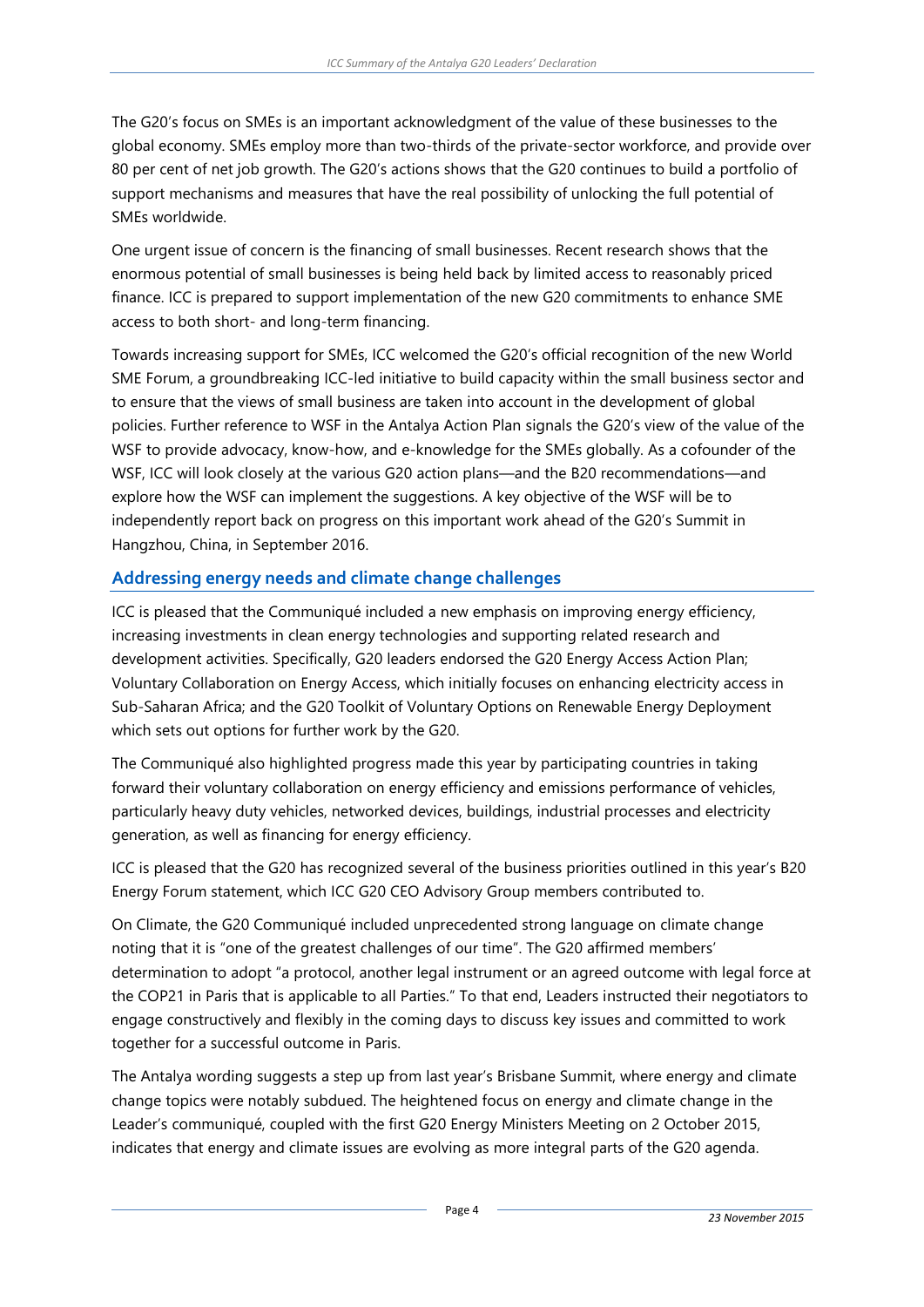Moreover, collective commitments by the G20 can provide the needed leadership to bridge gaps in climate negotiations, as was evidenced by similar collective positions on trade taken at the St. Petersburg Summit – which led to the Bali package and a historic consensus on the WTO Trade Facilitation Agreement at the 9th WTO Ministerial in Bali.

The Communiqué sends a clear and vital signal of G20 commitment to secure a robust and comprehensive agreement at COP21. Business fully supports this pledge and ICC calls on all governments to ensure that COP21 delivers an agreement that works with the private sector to meet the climate challenge.

#### **Taxation rules for the 21st Century**

ICC fully supports the G20's goal of a globally fair and modern international tax system. The conclusion of the OECD's Base Erosion and Profit Shifting (BEPS) package is an important first step in tackling tax evasion. However, the envisioned goal can only be achieved if countries are able to agree among themselves on a fair distribution of taxation rights in order to avoid double taxation disputes that would stifle cross-border trade and investment. In this light, ICC welcomes the G20's statement that the BEPS package should be implemented in a consistent manner – coordinated and coherent implementation is imperative to prevent increased double taxation. Furthermore, ICC believes that implementation should take place in close cooperation with business to ensure the reforms are both practicable and effective. ICC also stresses the importance of ensuring that all countries - not just OECD states – work together towards a consistent international tax landscape. ICC therefore fully shares the G20's call to strengthen developing economies' engagement on equal footing.

ICC continues to raise its concerns that compliant taxpayers will suffer collateral damage as a result of a tightening of international tax rules. In this context, ICC calls upon the G20 to ensure effective dispute resolution mechanisms are in place to mitigate the "tsunami" of double taxation cases and associated tax disputes anticipated in the coming years. To this end, we offer our full support and extensive expertise in the areas of taxation and dispute resolution to the G20, OECD and UN*.* 

#### **Delivering information and communications technologies (ICTs) to all**

One of ICC's priorities in the Digital Economy is the global development and stable growth of and access to information and communication technology (ICT). ICC is therefore pleased that the Communiqué included a commitment to "bridge the digital divide". While there remains considerable opportunity for the G20 to provide specific guidance and momentum in this area, the commitment generally reflects ICC First Vice Chairman Sunil Mittal's recommendation to President Erdogan during the B20 – G20 session in Antalya for G20, where he called on Leaders to commit and invest in developing digital infrastructure to deliver a brighter and more prosperous future to their citizens. He also underlined the urgent need to bridge the global digital divide and provide easy and affordable access to ICTs to millions across the world: "If we want to help people feed, heal, educate and employ themselves, we need to ensure they can connect to the internet."

#### **Bolstering intellectual property protection**

Intellectual property (IP) plays a key role in supporting the innovation required to help solve many of the challenges described in the Antalya Communiqué, such as sustainable development, climate change, food security and improving energy efficiency, ICC is therefore pleased that the Communique recognized that no country should conduct or support ICT-enabled theft of IP, including trade secrets or other confidential business information. Notably, this is the first mention of IP in a Leaders'